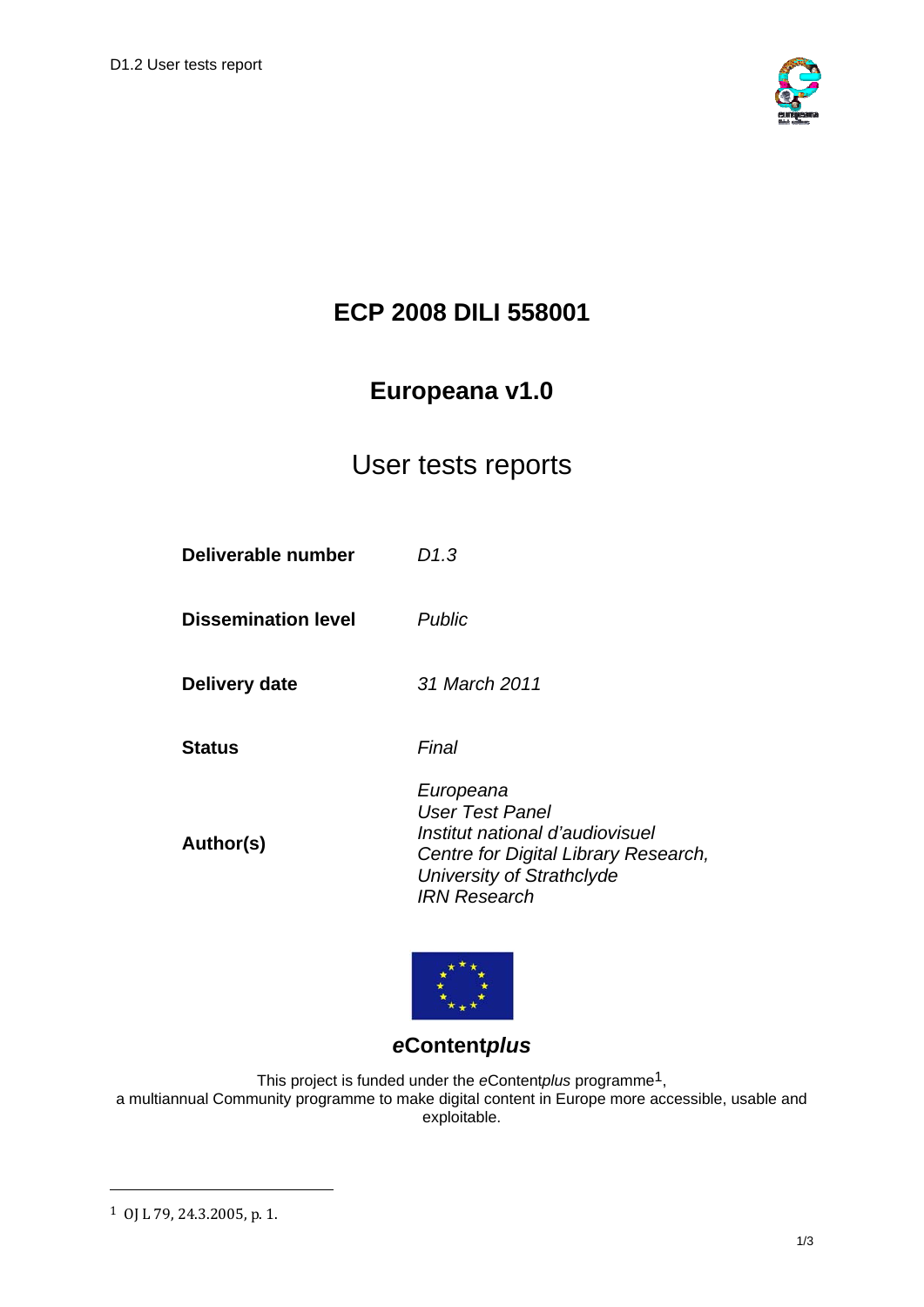

#### **Introduction**

Europeana v1.0 has always been user centric in its development policy. One of the essential elements in ensuring user wishes and ideas are taken on board was performing user tests. Since the beginning of Europeana v1.0, there have been several activities to gather the input from our end-users:

- The first user testing done in the project Europeana v1.0 was the **Online User Survey** [Appendix 1] in May 2009 on the Europeana.eu prototype.
- From the respondents of this survey, 17 users were asked to become a member of the Europeana User Test Panel. Although this was done randomly, we aimed for a good distribution amongst professions, ages and nationalities. The panel has helped us in several ways since by:
	- o completing a questionnaire based on the protocol used for the Focus Groups and Media Lab study (January 2010 – report attached in Appendix 2);
	- o attending a meeting together with workgroup 1.1 'users' of Europeana v1.0 in Paris (29 March 2010, minutes attached in Appendix 3) where they participated in a workshop to write user scenarios while using the Personas developed in Europeana Connect;
	- o giving feedback on changes made to the homepage (July 2010);
	- o ging their input on value propositions for users and attendance of one panellist to one of the workshops around the Europeana Strategic Plan (September 2010);
	- o giving feedback on Danube related changes (March 2011).
- A **website navigation review** [Appendix 4] from the Institut national d'audiovisuel in Autumn 2009.
- User research using **focus groups and a media lab,** undertaken at the end of 2009 by the Centre for Digital Library Research at the University of Strathclyde [Appendix 5].

In the beginning of 2011 a usability study performed by University College London on the Danube **(paper) prototypes** was started. This will be finalised at the end of May. The second **online user survey** is currently in progress and is scheduled to be finished late June 2011. Unfortunately both studies cannot therefore not be incorporated in this report.

The User Test Panel will continue to exist after the end of Europeana v1.0. The Europeana Office is currently evaluating the way we have used them during Europeana v1.0 and how we can best profit from their input in Europeana v2.0. Most likely the panel will be expanded to better represent our evolving user base . The User Text Panel will also be consulted more often and in more structured ways, for example asking them for their feedback in coordination with the Europeana release schedule.

Besides Europeana v1.0's efforts in gathering user feedback, Europeana Connect has completed many activities in relation to user tesing that have been most useful, notably the Personas Catalogue and Logfile Analysis. The latter has had a direct effect upon the way the site is developed and the former helps Europeana be more targeted in her communications and marketing. Europeana Connect, together with other European related projects, have been involved with Workgroup 1.1 'users' and presented their findings at meetings when relevant.

The results of the studies described above have fed into user requirements for both the Rhine and Danube release programmes. They have been disseminated to the wider network through the mailinglist and project website (RSS feed). All have been presented, discussed and validated by the users workgroup of Europeana v1.0 in workgroup meeting